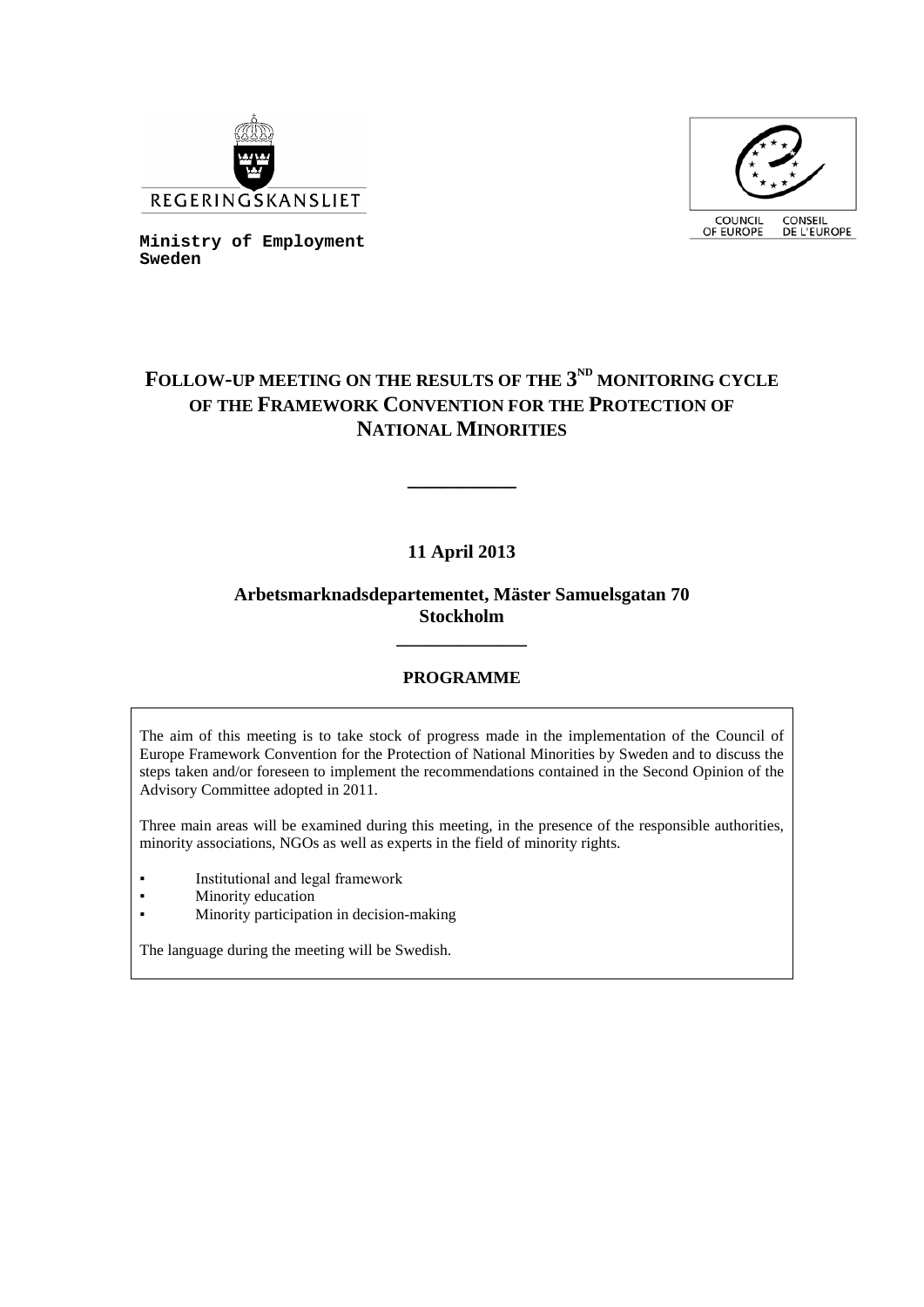### **THURSDAY, 11 APRIL 2013**

**09:30-10:00 Registration of participants** Coffee and Sandwich

## **10:00-10:15 Opening speeches** Mr Erik Ullenhag, Minister for Integration, Ministry of Employment

Ms Athanasia Spiliopoulou Åkermark, President of the Advisory Committee on the Framework Convention for the Protection of National Minorities, Council of Europe

**Chair:** Ms Charlotta Wickman, Director of the Division for Discrimination Issues, Ministry of Employment

### **GENERAL EVALUATION SESSION**

- **10:15-10:30 Main findings of the Advisory Committee's 3nd Opinion in respect of Sweden** Mr Rainer Hofmann, former President of the Advisory Committee on the Framework Convention for the Protection of National Minorities **10:30-10:35 Comments on behalf of the Swedish Government** Ms Charlotta Wickman, Director of the Division for Discrimination Issues, Ministry of Employment
- **10:35-11:00 Comments and discussion** Open floor

**THEME 1: INSTITUTIONAL AND LEGAL FRAMEWORK**

- **11:00-11:10 Actions taken to improve the implementation of the Act on National Minorities and National Minority Languages** Aina Negga and Ann-Marie Algemo, Sámi Parliament and County Administration of Stockholm **11:10-11:20 General comments**  Maja Mella, Svenska Tornedalingars Riksförbund, Tornionlaaksolaiset Kaisa Syrjänen Schaal, Svenska kyrkan
- **11:20-11:45 Comments and discussion on the topic** Open floor

#### **11:45-12:00 Break** Coffee and Sandwich